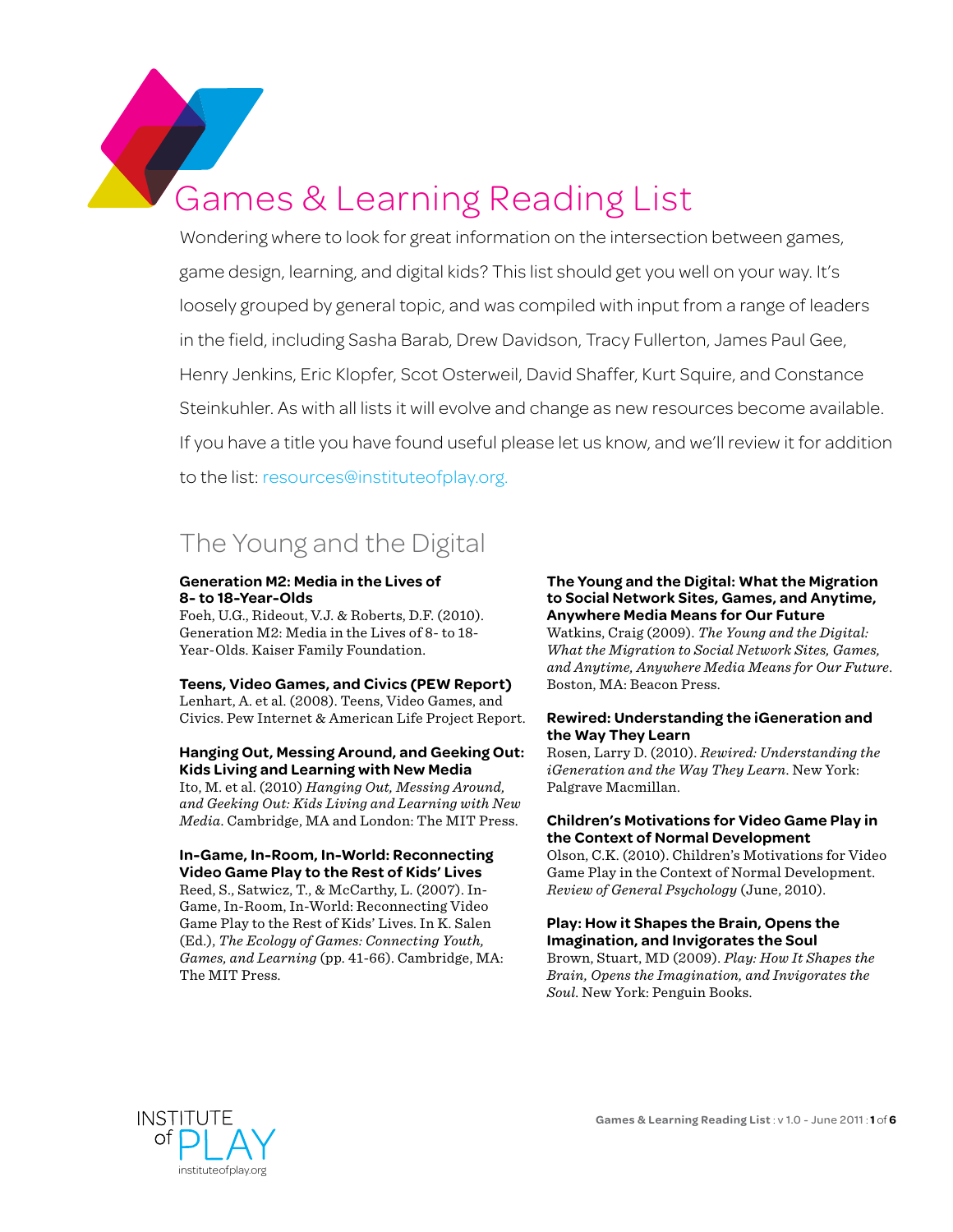

# The Young and the Digital (cont'd)

#### **Does Easy Do It? Children, Games, and Learning**

Papert, Seymour (1998). *Does Easy Do It? Children, Games, and Learning. Game Developer Magazine* (p. 88).

#### **From Barbie to Mortal Kombat: Gender and Computer Games**

Cassell, J. & Jenkins, H. eds. (1998). *From Barbie to Mortal Kombat: Gender and Computer Games*. Cambridge, MA and London: MIT Press.

#### **Beyond Barbie and Mortal Kombat: New Perspectives on Gender and Gaming**

Kafai, Y. B., Heeter, C., Denner, J., and Sun, J. Y., eds. (2008). *Beyond Barbie and Mortal Kombat: New Perspectives on Gender and Gaming*. Cambridge, MA: MIT Press.

## Games and Learning Frameworks

#### **What Video Games Have to Teach Us About Learning and Literacy**

Gee, J.P. (2003). *What Video Games Have To Teach Us about Learning and Literacy*. New York: Palgrave Macmillan.

#### **Moving Learning Games Forward**

Klopfer, E., Osterweil, S., & Salen, K. (2009). "Moving Learning Games Forward." Cambridge, MA: The Education Arcade.

#### **Serious Games in Education (FutureLab Report)**

Ulicsak, M., & Wright, M. (2010). Serious Games in Education. FutureLab.

#### **Beyond Edutainment: Exploring the Educational Potential of Computer Games**

Egenfeldt-Nielsen, S. (2007). *Beyond edutainment: The educational potential of computer games*. London: Continuum Press.

#### **Augmented Learning: Research and Design of Mobile Educational Games**

Klopfer, E. (2008). *Augmented Learning: Research and Design of Mobile Educational Games*. Cambridge: MIT Press.

#### **How Computer Games Help Children Learn**

Shaffer, David Williamson (2006). *How Computer Games Help Children Learn*. New York: Palgrave Macmillan.

#### **Video Games and Learning: Teaching and Participatory Culture in the Digital Age**

Squire, K. (2011). *Video Games and Learning: Teaching and Participatory Culture in the Digital Age*. New York: Teachers College Press.

#### **Ludoliteracy: Defining, Understanding, and Supporting Games Education**

Zagal, José (2010). *Ludoliteracy: Defining, Understanding, and Supporting Games Education*. ETC Press.

#### **The Ecology of Games: Connecting Youth, Games, and Learning**

Salen, K., Ed. (2007). *The Ecology of Games: Connecting Youth, Games, and Learning*. The John D. and Catherine T. MacArthur Foundation Series on Digital Media and Learning. Cambridge, MA: The MIT Press.

#### **Games and Learning: Issues, Perils, and Potentials: A Report to the Spencer Foundation**

Gee, J.P. (2006). Games and Learning: Issues, Perils, and Potentials: A Report to the Spencer Foundation, Spencer Foundation Report.

#### **Ethics and Game Design: Teaching Values through Play**

Schrier, K. and Gibson, D. eds. (2010). *Ethics and Game Design: Teaching Values through Play*. Information Science Reference; 1st edition.

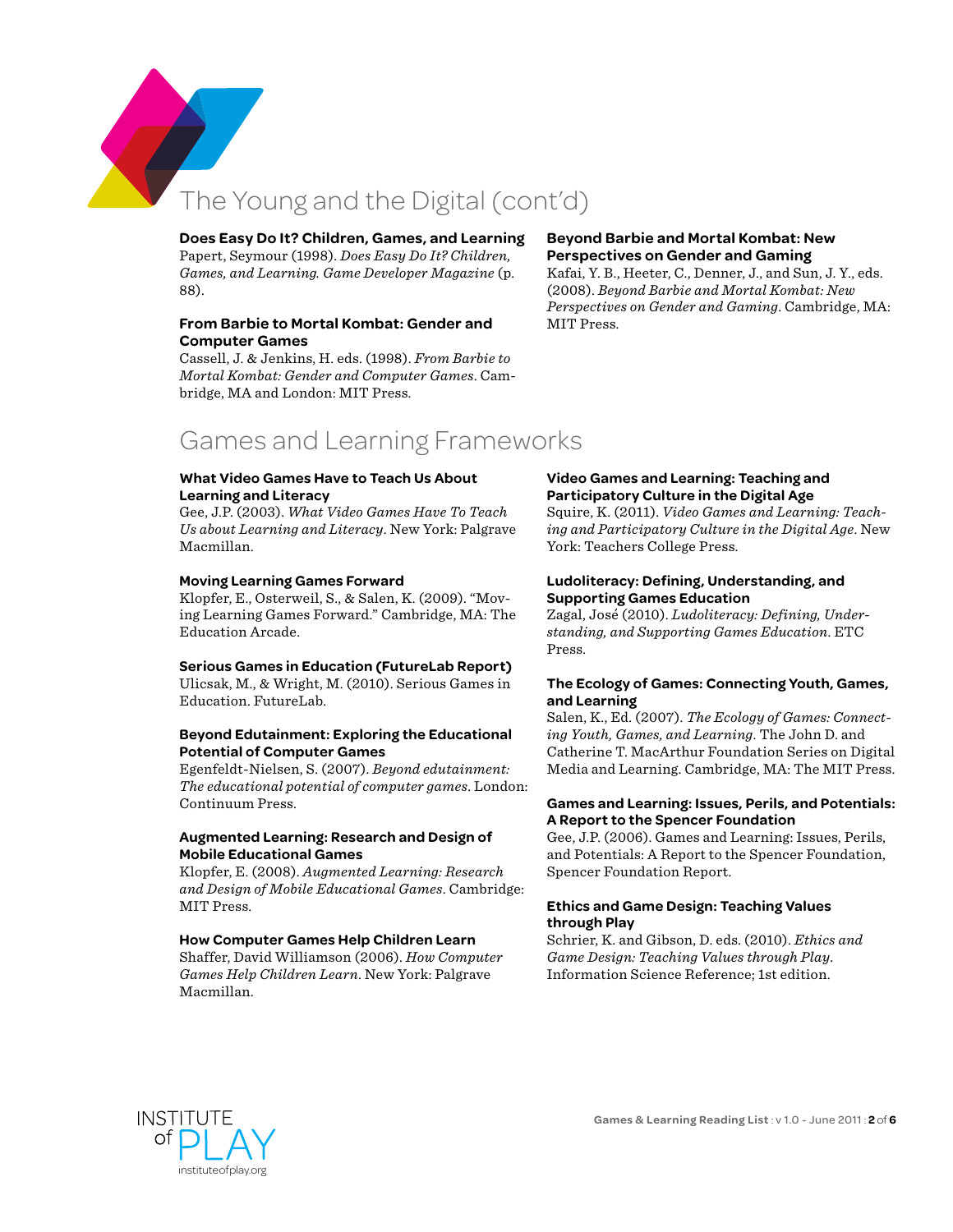Games and Learning Frameworks (cont'd)

#### **Learning to Play or Playing to Learn. A Critical Account of the Models of Communication Informing Educational Research on Computer Gameplay**

Arnseth, H.C. (2006). 'Learning to Play or Playing to Learn. A Critical Account of the Models of Communication Informing Educational Research on Computer Gameplay', *Game Studies* 6(1), URL: [http://www.](http://www.gamestudies.org/0601/articles/arnseth) [gamestudies.org/0601/articles/arnseth](http://www.gamestudies.org/0601/articles/arnseth)

#### **Becoming a (Virtual) Skateboarder: Communities of Practice and the Design of E-Learning**

Hayes, E. (2006). Becoming a (Virtual) Skateboarder: Communities of Practice and the Design of ELearning [Electronic Version], no pagination.

# Games and Learning Outcomes

#### **Learning Science Through Computer Games and Simulations**

Honey, M. & Hilton, M., Eds. (2010). Learning Science: Computer Games, Simulations, and Education, *Committee on Science Learning: Computer Games, Simulations , and Education* (pp. 5-48). Washington DC: National Academies Press.

#### **The Language of Webkinz: Early Childhood Literacy in an Online Virtual World**

Black, R. W. (2010). The language of Webkinz: Early childhood literacy in an online virtual world. *Digital Culture & Education*, 2 (1), 7-24.

#### **Can Video Games Promote Intergenerational Play & Literacy Learning?**

Chiong, C. (2009). *Can Video Games Promote Intergenerational Play & Literacy Learning?* New York: The Joan Ganz Cooney Center at Sesame Workshop.

#### **Scientific Habits of Mind in Virtual Worlds**

Steinkuehler, C. & Duncan, S. (2009). Scientific Habits of Mind in Virtual Worlds. *Journal of Science Education & Technology*, 17(6), 530-543.

#### **Gaming Literacies: A Game Design Study in Action**

Salen, K. (2007). Gaming Literacies: A Game Design Study in Action. *Journal of Educational Multimedia and Hypermedia*, v16 n3 (pgs 301-322).

#### **Transformational Play: Why Educators Should Care About Games**

Barab, S. A., Gresalfi, M., & Arici, A. (2009). Why educators should care about games. *Educational Leadership* 67(1), pp. 76-80.

#### **Gaming Fluencies: Pathways into Participatory Culture in a Community Design Studio**

Peppler, K. A. & Kafai, Y. B. (2010). Gaming Fluencies: Pathways into Participatory Culture in a Community Design Studio. *International Journal of Learning and Media*, (1) 4, 1-14.

#### **Making Computer Games and Design Thinking: A Review of Current Software and Strategies**

Hayes, E. R. & Games, I. A. (2008). Making Computer Games and Design Thinking. *Games & Culture*, 3(3), 309-332.

#### **From Content to Context: Video Games as Designed Experiences**

Squire, K.D. (2006). From content to context: Video games as designed experiences. *Educational Researcher*, 35(8), 19-29.

#### **The Design is the Game: Writing Games, Teaching Writing**

Robison, Alice J. (2008). The Design is the Game: Writing Games, Teaching Writing. *Computers and Composition*, Volume 25, Issue 3, 2008, Pages 359- 370.

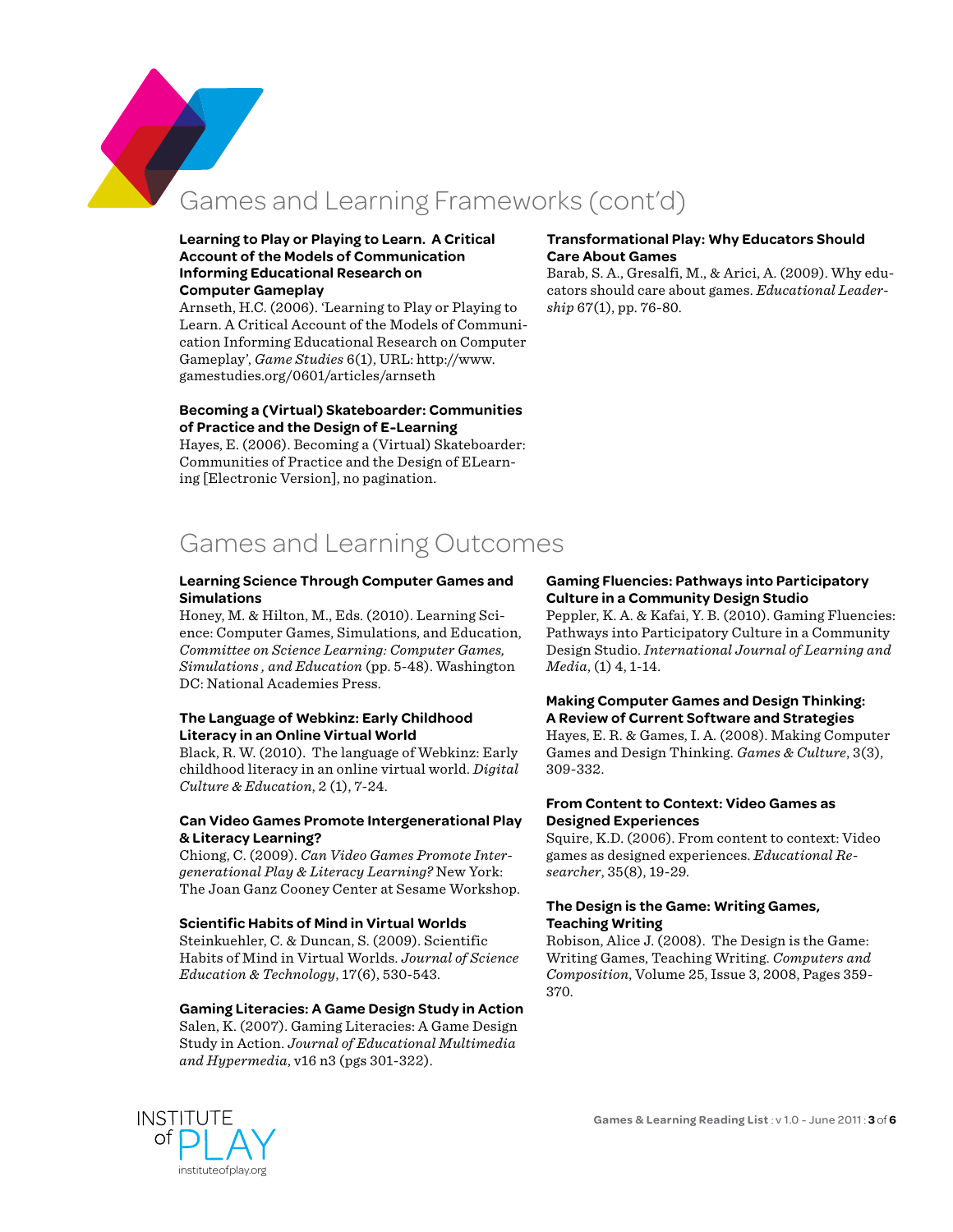

# Games and Learning Outcomes (cont'd)

#### **Scalable Learning: From Simple to Complex in World of Warcraft**

Thomas, D. (2009). Scalable Learning: From Simple to Complex in World of Warcraft. *On the Horizon* 17(1), 35-46.

## Game Design

#### **A Theory of Fun for Game Design**

Koster, R. (2004). *A Theory of Fun for Game Design*. Scottsdale, AZ: Paraglyph Press

#### **Rules of Play**

Salen, K. and Zimmerman, E. (2003). *Rules of Play*. Cambridge: MIT Press.

#### **The Art of Game Design: A Book of Lenses**

Schell, J. (2008). *The Art of Game Design: A Book of Lenses*. Morgan Kaufmann.

## Games and Assessment

#### **Semi-Virtual Embodied Learning: Real World STEM Assessment**

Johnson-Glenberg, M. C., Birchfield, D., Savvides, P. & Megowan-Romanowicz, C. (2010). Semi-Virtual Embodied Learning —Real World STEM Assessment. In L. Annetta & S. Bronack (eds.) *Serious Educational Game Assessment: Practical Methods and Models for Educational Games, Simulations and Virtual Worlds*. pp. 225-241. Rotterdam: Sense Publications.

#### **Choice-Based Assessments for the Digital Age**

Schwartz, D. L., & Arena, D. (2009). Choice-based assessments for the digital age. Stanford University.

## Simulations

**The Complete Guide to Simulations and Serious Games: How the Most Valuable Content Will be Created in the Age Beyond Gutenberg to Google**

Aldrich, C. (2009), *The Complete Guide to Simulations and Serious Games: How the Most Valuable Content Will be Created in the Age Beyond Gutenberg to Google*. San Francisco: Pfeiffer.

#### **Game Design Workshop: A Playcentric Approach to Creating Innovative Games**

Tracy Fullerton, T. (2008). *Game Design Workshop: A Playcentric Approach to Creating Innovative Games*. Morgan Kaufmann.

#### **Reconsidering Prior Knowledge**

Schwartz, D. L., & Sears David And Chang, J. (2007). Reconsidering Prior Knowledge. *Thinking with Data* (pp. 319-344). Lawrence Erlbaum Associates.

#### **Where the Light is Bad: Video Games and the Future of Assessment**

Gee, J. P., & Shaffer, D. W. (September/October 2010). Looking Where the Light is Bad: Video Games and the Future of Assessment. *Phi Delta Kappa International EDge*, 6(1).

#### **Multi-User Virtual Environments for Teaching and Learning**

Dieterle, E., & Clarke, J. (2009). Multi-user virtual environments for teaching and learning. In M. Pagani, Ed., *Encyclopedia of multimedia technology and networking* (2nd ed). Hershey, PA: Idea Group, Inc.

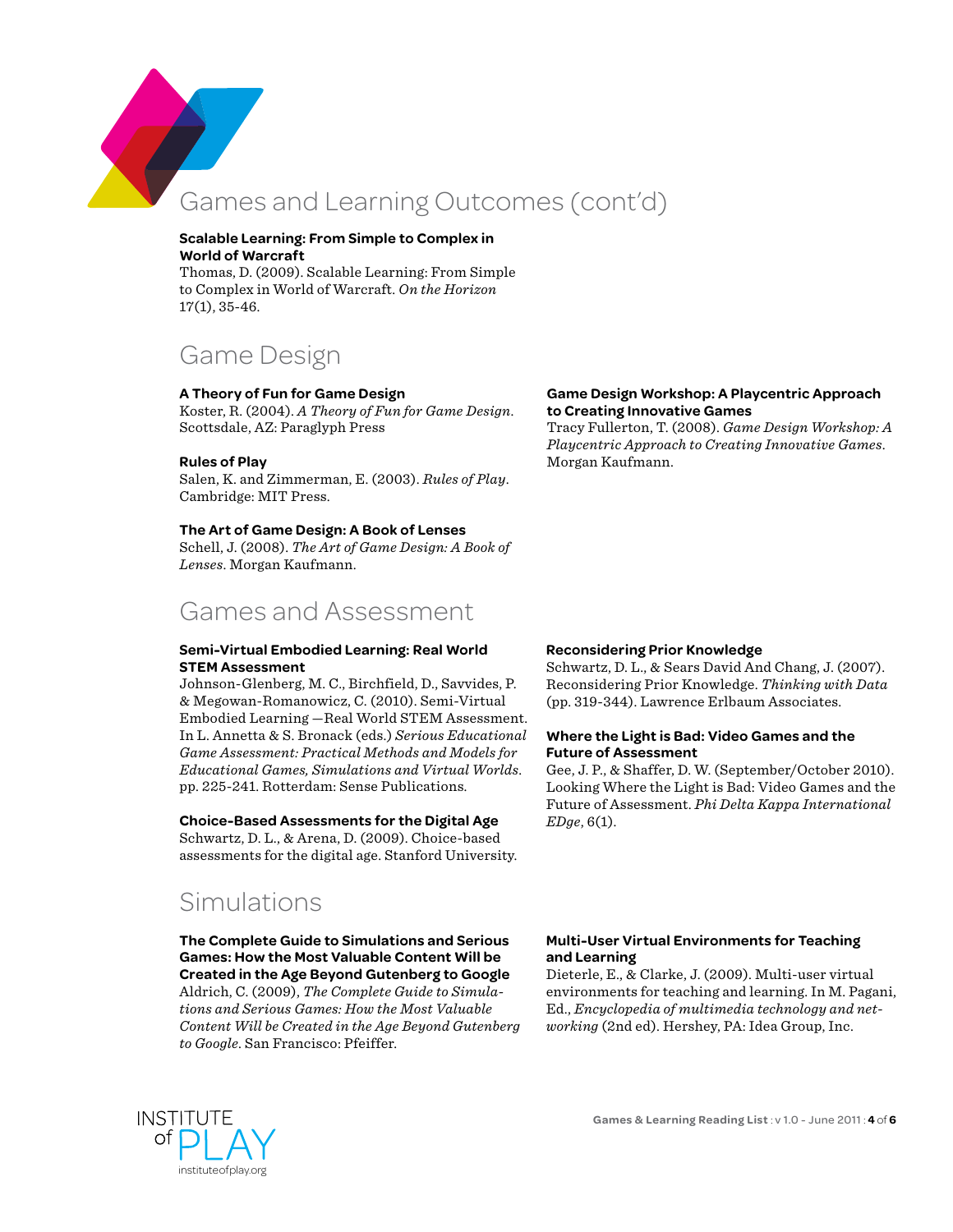

# Simulations (cont'd.)

#### **Educational Games and Simulations: A Technology in Search of a (Research) Paradigm**

Gredler, M. (2001). Educational Games and Simulations: A Technology in Search of a (Research) Paradigm. In *The Handbook of Research for Educational Communications and Technology*. Bloomington, IN: Associate for Educational Communication and Technology.

#### **Effectiveness of the Use of Simulations in a Social Studies Classroom**

Lee, Jennifer M. (1994). Effectiveness of the Use of Simulations in a Social Studies Classroom. *Teaching Guides* (052). Curry School of Education, University of Virginia.

## Learning Futures

#### **Towards New Learning Networks**

Facer, K., Rudd, T. & Sutch, D. (2006). Towards New Learning Networks. FutureLab (Opening Education).

#### **A New Culture of Learning: Cultivating the Imagination for a World of Constant Change**

Brown, J. S. & Thomas, D. (2011). *A New Culture of Learning: Cultivating the Imagination for a World of Constant Change*. CreateSpace.

#### **Situated Language and Learning: A Critique of Traditional Schooling**

Gee, J.P. (2004). *Situated Language and Learning: A Critique of Traditional Schooling*. London: Routledge.

#### **Education Nation: Six Leading Edges of Innovation in our Schools**

Chen, Milton (2010). *Education nation: Six leading edges of innovation in our schools*. San Francisco, CA: Jossey Bass, a Wiley Imprint.

### **Learning Futures: Education, Technology and Social Change**

Facer, K. (2011). *Learning Futures: Education, Technology and Social Change*. London: Routledge.

#### **Seriously Considering Play: Designing interactive learning environments based on the blending of microworlds, simulations, and games**

Rieber, L. P. (1996). Seriously considering play: Designing interactive learning environments based on the blending of microworlds, simulations, and games. *Educational Technology Research & Development*, 44(2), 43-58.

#### **Improved Probabilistic Inference as a General Learning Mechanism with Action Video Games**

Green C.S., Pouget, A. & Bavelier, D. (2010). Improved Probabilistic Inference as a General Learning Mechanism with Action Video Games, *Current Biology* 20, 1573–1579.

#### **The World Is Open: How Web Technology Is Revolutionizing Education**

Bonk, C. J. (2009). *The World Is Open: How Web Technology Is Revolutionizing Education*. San Francisco, CA: Jossey-Bass, a Wiley Imprint.

#### **Opening Up Education: The Collective Advancement of Education through Open Technology, Open Content, and Open Knowledge**

Iiyoshi, T. & Kumar, V. eds. (2008). *Opening Up Education: The Collective Advancement of Education through Open Technology, Open Content, and Open Knowledge*. Cambridge, MA: The MIT Press.

#### **From Creativity to Cultural Production: Shared Perspectives**

Sefton-Green, J. (2000). From Creativity to Cultural Production: Shared Perspectives. In J. Sefton-Green & R. Sinker (Eds.), *Evaluating Creativity: Making and Learning by Young People* (pp. 216-231). London: Routledge.